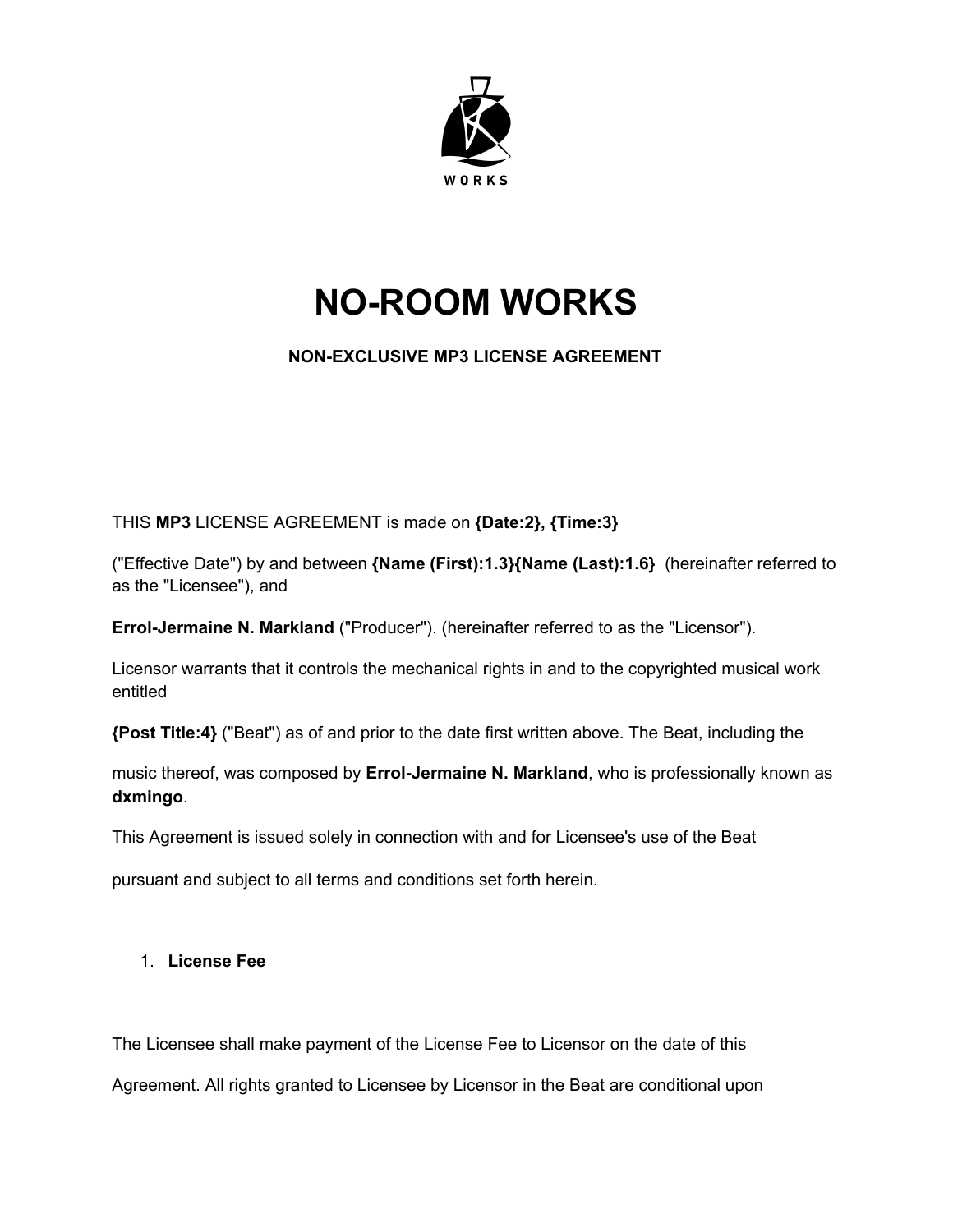

Licensee's timely payment of the License Fee. The License Fee is a one-time payment for the rights granted to Licensee and this Agreement is not valid until the License Fee has been paid.

## 2. **Delivery of the Beat**

Licensor agrees to deliver the Beat as high quality, so called **"untagged" MP3**, as such terms are understood in the music industry.

Licensor shall use commercially reasonable efforts to deliver the Beat to Licensee immediately after

payment of the License Fee is made. Licensee will receive the Beat via email, to the address

Licensee provided to Licensor.

## 3. **Term**

The Term of this Agreement shall be five (5) years and this license shall expire on the five (5) year anniversary of the Effective Date.

## 4. **Use of the Beat**

In consideration for Licensee's payment of the License Fee, the Licensor hereby grants Licensee a limited non-exclusive, non-transferable license and the right to incorporate, include and/or use the Beat in the preparation of **one (1)** "New Song." Licensee may create the New Song by recording his/her written lyrics over the Beat. The new song created by the Licensee which incorporates some or all of the Beat shall hereinafter be referred to as the "New Song".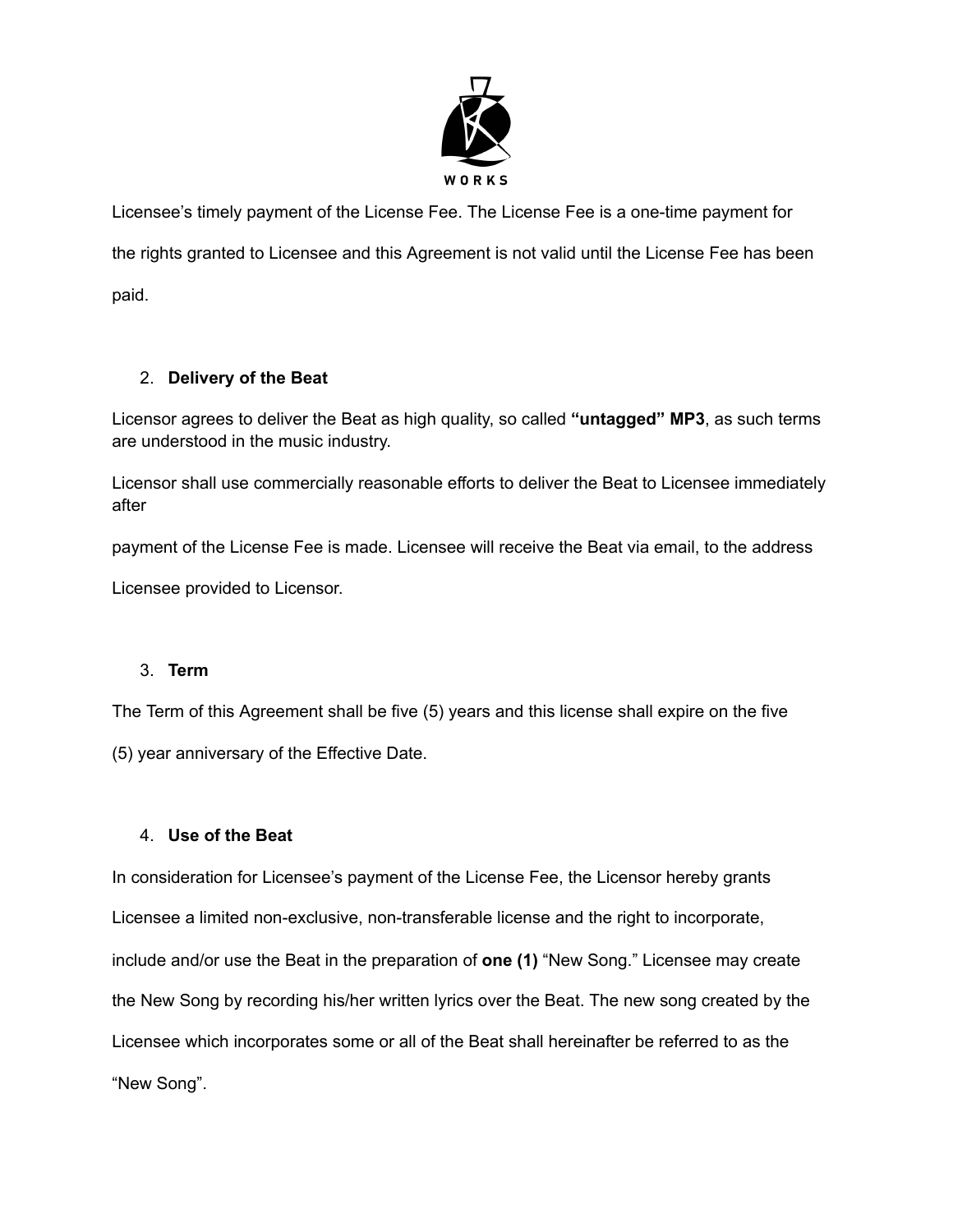

Permission is granted to Licensee to modify the arrangement, length, tempo, or pitch of the Beat in preparation of the New Song for public release. Licensee is not allowed to add new instrumentation to the beat or modify the Beat without written consent of the Licensor.

This License grants Licensee a worldwide, non-exclusive license to use the Beat as incorporated in the New Song in the manners and for the purposes expressly provided for herein, subject to the sale restrictions, limitations and prohibited uses stated in this Agreement.

Licensee acknowledges and agrees that any and all rights granted to Licensee in the Beat pursuant to this Agreement are on a non-exclusive basis and Licensor shall continue to license the Beat upon the same or similar terms and conditions as this Agreement to other potential third-party licensees.

#### **i. Distribution:**

The Licensor hereby grants to Licensee a non-exclusive license to use the New Song in the reproduction, duplication, manufacture, and distribution of phonograph records, cassette tapes, compact disk, digital downloads, other miscellaneous audio and digital recordings, and any lifts and versions thereof (collectively, the "Recordings", and individually, a "Recording") worldwide for up to the pressing or selling

a total of **Five Thousand (5,000)** copies of such Recordings or any combination of such Recordings.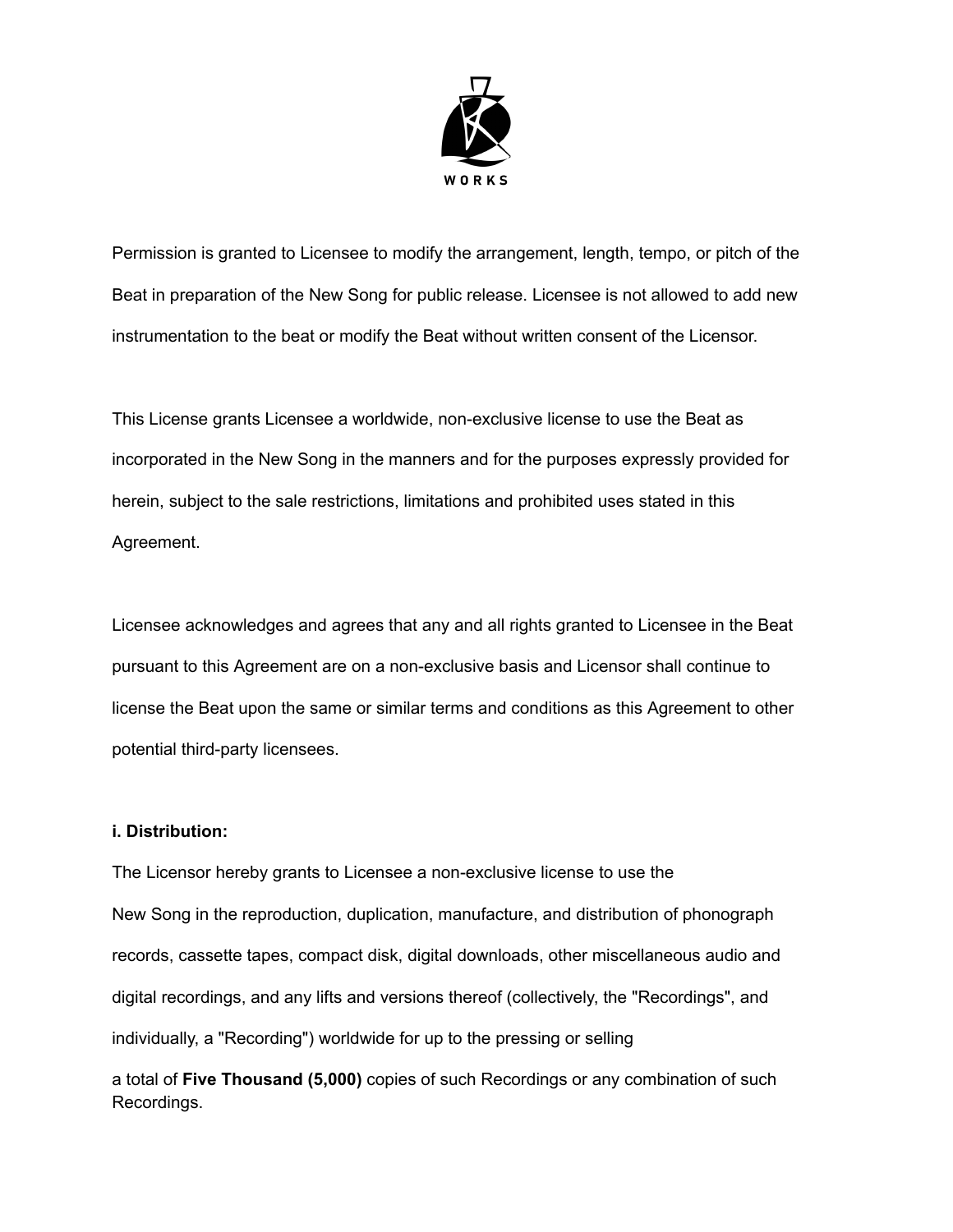

#### **ii. Streaming:**

Licensee shall be permitted to distribute unlimited free internet downloads or streams for non-profit and non-commercial use. This license **does not allow monetized audio streams** to sites like Spotify or Apple Music. This license **does not allow monetization on YouTube**.

#### **iii. Synchronization:**

This license **does not allow monetized audio streams** to sites like Spotify or Apple Music. This license **does not allow monetization on YouTube**. A separate synchronization license will need to be purchased for distribution of video to Television, Film or Video Games.

#### **iv. Broadcasting:**

The Licensor hereby grants to Licensee broadcasting rights up to 2 Radio Stations.

#### **v. Live Performances:**

The Licensor hereby grants to Licensee a non-exclusive license to use the New Song in unlimited non-profit performances, shows, or concerts. Licensee is granted the right to receive compensation from performances with this license.

For clarity and avoidance of doubt, the Licensee does NOT have the right to sell the Beat in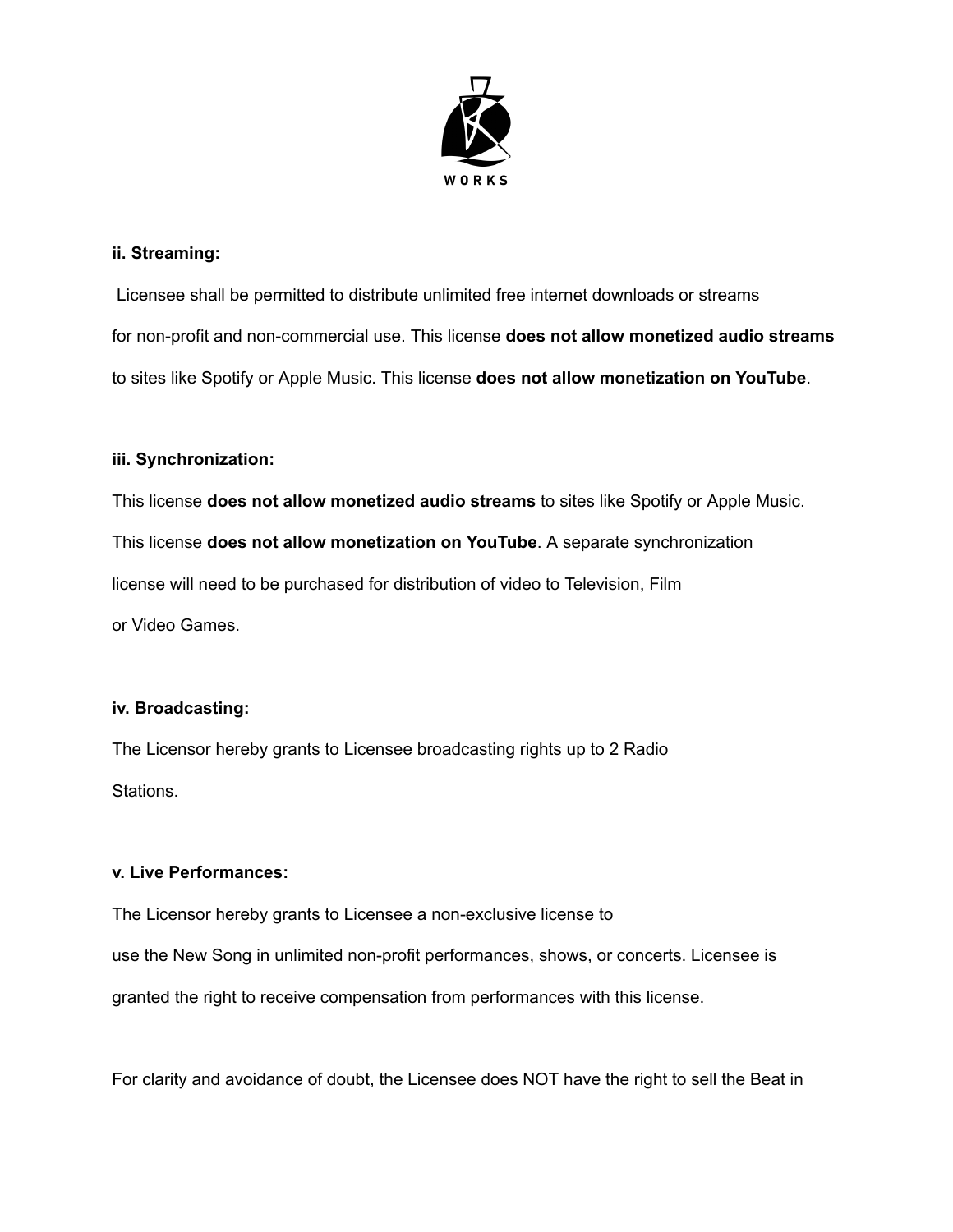

the form that was delivered to Licensee. The Licensee must create a New Song for its rights under this provision to vest. Any sale of the Beat in its original form by Licensee shall be a material breach of this Agreement and the Licensee shall be liable to the Licensor for damages as provided hereunder.

Subject to the Licensee's compliance with the terms and conditions of this Agreement, Licensee shall not be required to account or pay to Licensor any royalties, fees, or monies paid to or collected by the Licensee, or which would otherwise be payable to Licensor in connection with the use/exploitation of the New Song as set forth in this Agreement.

#### 5. **Restrictions on the Use of the Beat**

Licensee hereby agrees and acknowledges that it is expressly prohibited from taking any action(s) and from engaging in any use of the Beat or New Song in the manners, or for the purposes, set forth below:

The rights granted to Licensee are NON-TRANSFERABLE and that Licensee may not transfer or assign any of its rights hereunder to any third-party; Licensee shall not synchronize, or permit third parties to synchronize, the Beat or New Song with any audiovisual works EXCEPT as expressly provided for and pursuant to Paragraph 4(iii) of this Agreement for use in one (1) Video. This restriction includes, but is not limited to, use of the Beat and/or New Song in television, commercials, film/movies, theatrical works, video games, and in any other form on the Internet which is not expressly permitted herein.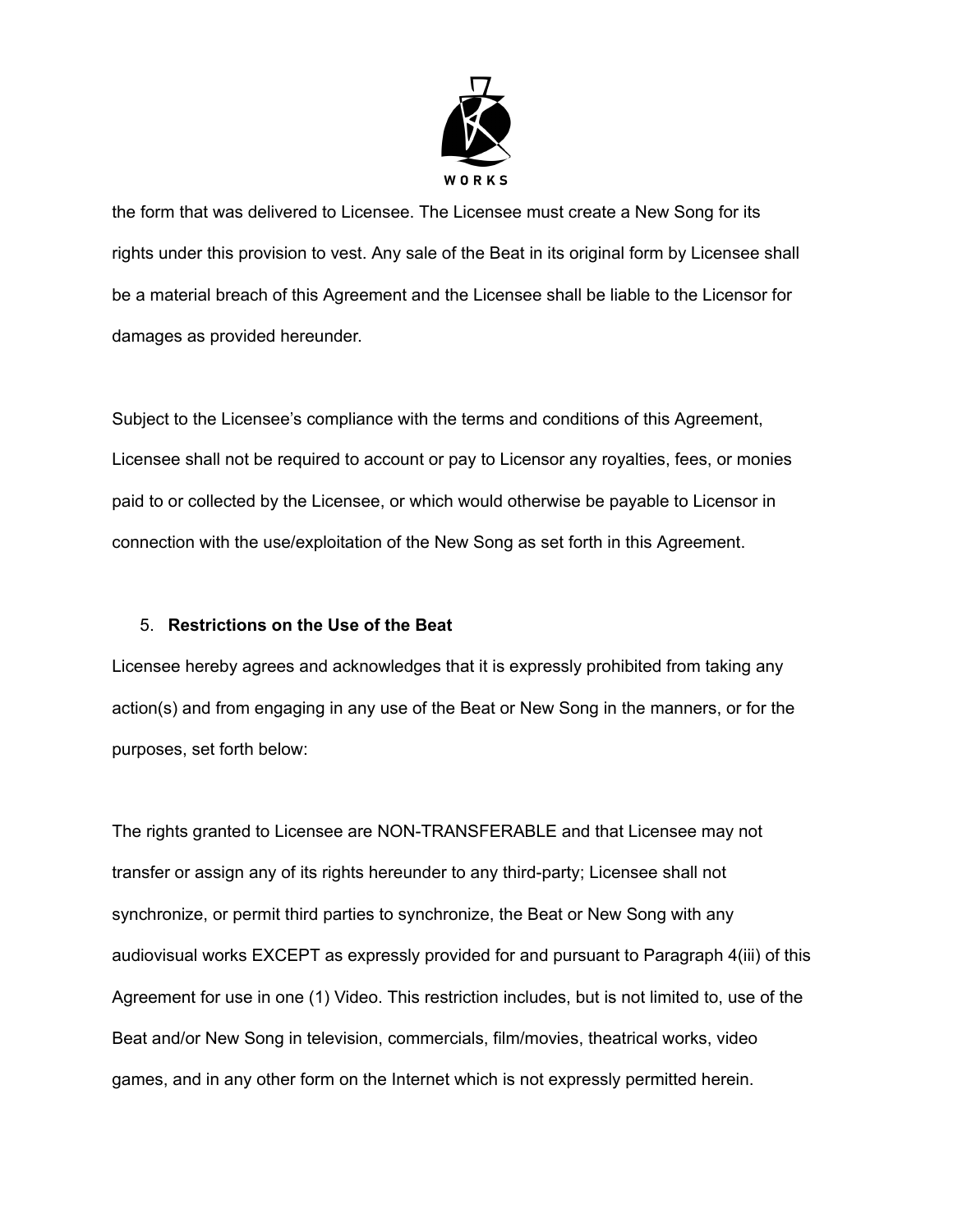

Licensee shall not have the right to license or sublicense any use of the Beat or of the New Song, in whole or in part, for any so-called "samples".

Licensee shall not engage in any unlawful copying, streaming, duplicating, selling, lending, renting, hiring, broadcasting, uploading, or downloading to any database, servers, computers, peer to peer sharing, or other file sharing services, posting on websites, or distribution of the Beat in the form, or a substantially similar form, as delivered to Licensee. Licensee may send the Beat file to any individual musician, engineer, studio manager or other person who is working on the New Song.

As applicable to both the underlying composition in the Beat and to the master recording of the Beat: (i) The parties acknowledge and agree that the New Song is a "derivative work", as that term is used in the United States Copyright Act; (ii) As applicable to the Beat and/or the New Song, there is no intention by the parties to create a joint work; and (iii) There is no intention by the Licensor to grant any rights in and/or to any other derivative works that may have been created by other third-party licensees.

#### 6. **Ownership**

The Licensor is and shall remain the sole owner and holder of all right, title, and interest in the Beat, including all copyrights to and in the sound recording and the underlying musical compositions written and composed by Licensor. Nothing contained herein shall constitute an assignment by Licensor to Licensee of any of the foregoing rights. Licensee may not,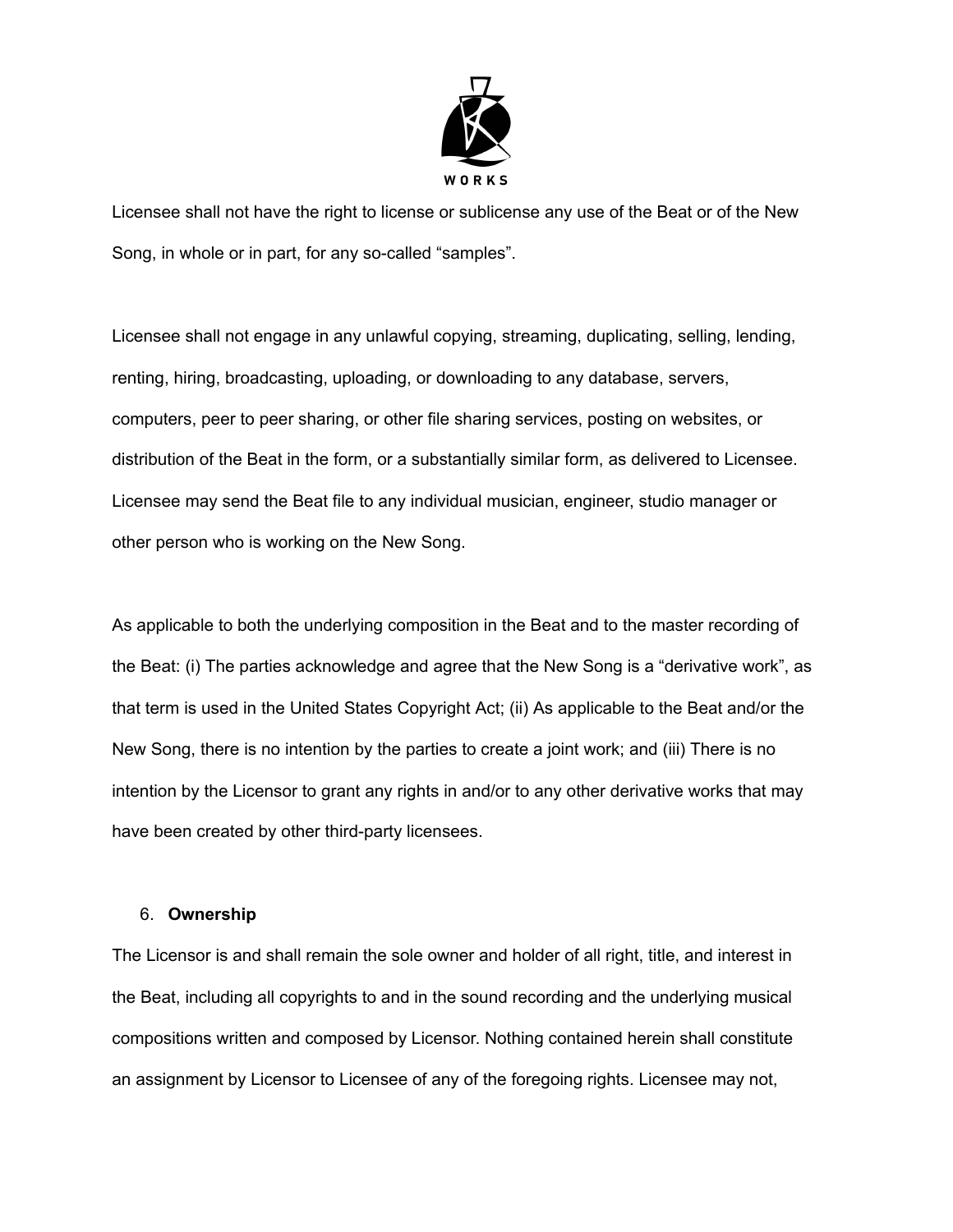

under any circumstances, register or attempt to register the New Song and/or the Beat with the U.S. Copyright Office. The aforementioned right to register the New Song and/or the Beat shall be strictly limited to Licensor. Licensee will, upon request, execute, acknowledge and deliver to Licensor such additional documents as Licensor may deem necessary to evidence and effectuate Licensor's rights hereunder, and Licensee hereby grants to Licensor the right as attorney-in-fact to execute, acknowledge, deliver and record in the U.S. Copyright Office or elsewhere any and all such documents if Licensee shall fail to execute same within five (5) days after so requested by the Licensor.

For the avoidance of doubt, you do not own the master or the sound recording rights in the New Song. You have been licensed the right to use the Beat in the New Song and to commercially exploit the New Song based on the terms and conditions of this Agreement. Notwithstanding the above, you do own the lyrics or other original musical components of the New Song that was written or composed solely by you.

#### 7. **Writer's Share and Publishing Rights**

With respect to the publishing rights and ownership of the underlying composition embodied in the New Song, the Licensee and the Licensor hereby acknowledge and agree that the underlying composition shall be owned/split between them as follows:

1. Licensee shall own and control Fifty Percent (50%) of the so-called "Writer's Share" of the underlying composition. Specifically, the Lyrics.

1. Licensor shall own and control Fifty Percent (50%) of the so-called "Writer's Share" of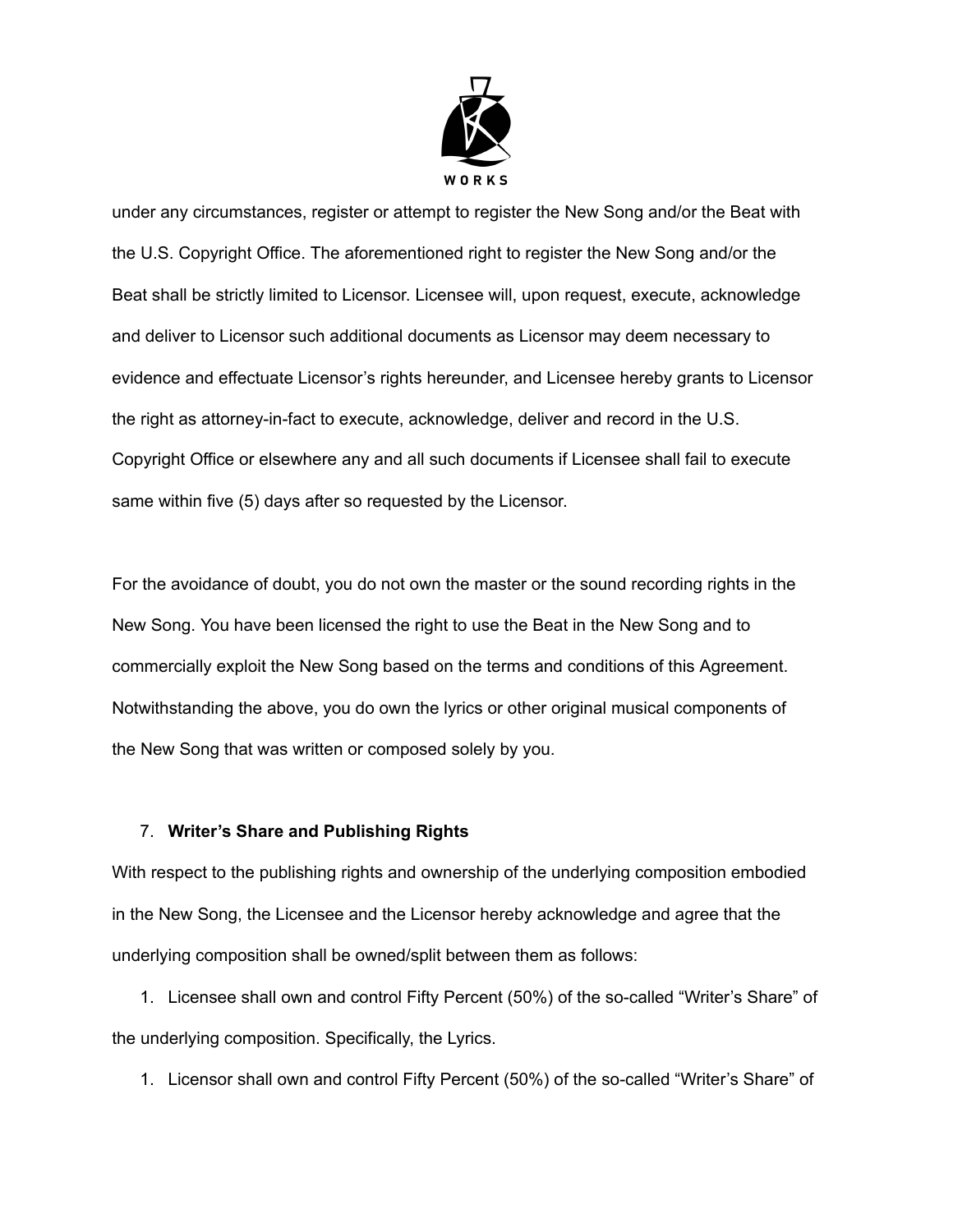

the underlying composition. Specifically, the Music.

iii. Licensor shall own, control, and administer Fifty Percent (50%) of the so-called

"Publisher's Share" of the underlying composition embodied in the New Song.

# 8. **Registering the New Song with your PRO**

In the event that Licensee wishes to register his/her interests and rights to the underlying composition of the New Song with their Performing Rights Organization ("PRO"), Licensee must simultaneously identify and register the Licensor's / Producer's share and ownership interest in the composition to indicate that Licensor wrote and owns 50% of the composition in the New Song and as the owner of 50% of the Publisher's share of the New Song.

**Name:** ERROL JERMAINE N MARKLAND **PRO:** BMI **IPI Name #:** 00369876881

# 9. **Consideration**

In consideration for the rights granted under this agreement, Licensee shall pay to licensor the sum of **Twenty-Five (\$25)** US dollars and other good and valuable consideration, payable to "Errol Jermaine Markland", receipt of which is hereby acknowledged. If the Licensee fails to account to the Licensor, timely complete payments provided for hereunder, or perform its other obligations hereunder, including having insufficient bank balance, the licensor shall have the right to terminate License upon written notice to the Licensee. Such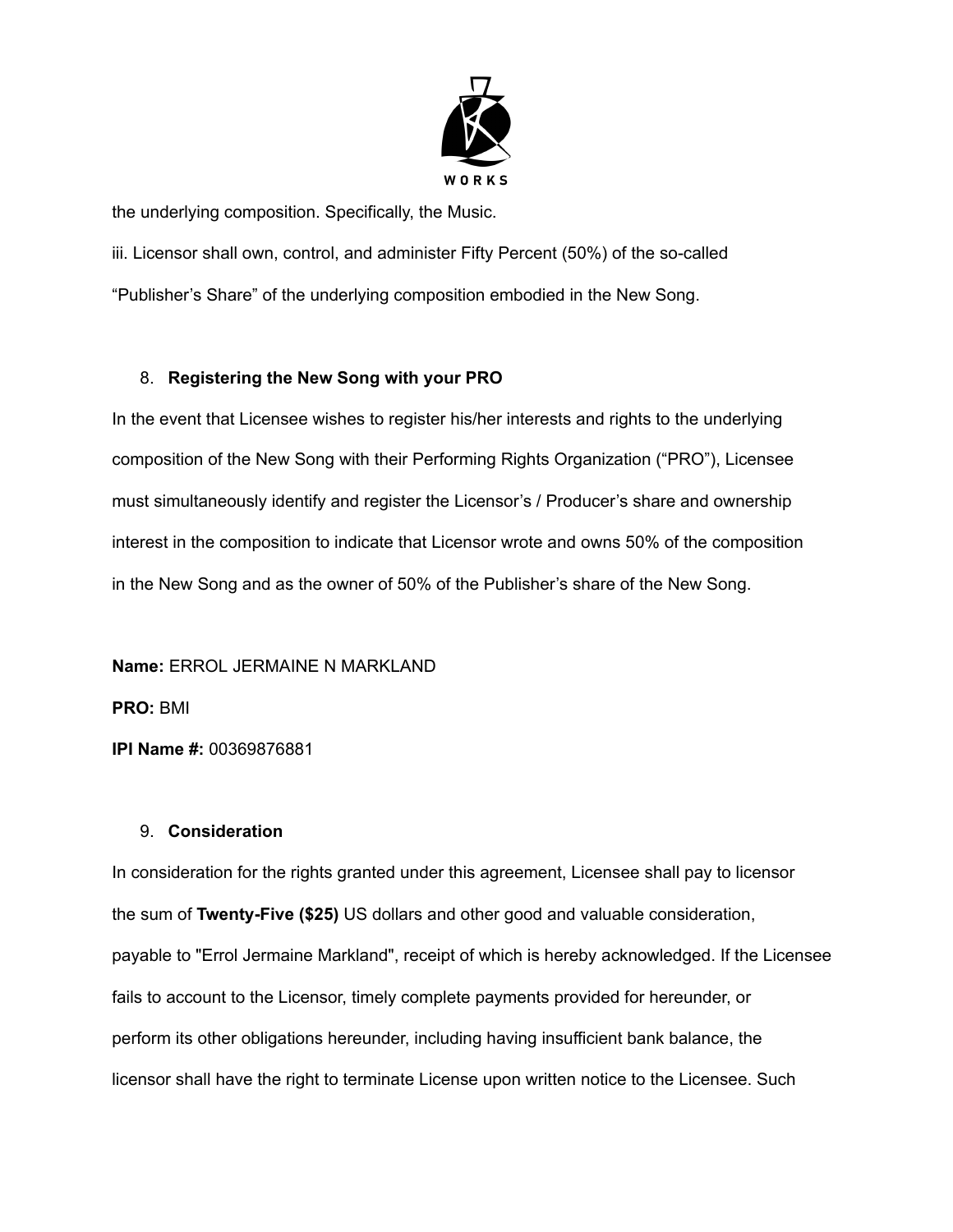

termination shall render the recording, manufacture and/or distribution of Recordings for which monies have not been paid subject to and actionable infringements under applicable law, including, without limitation, the United States Copyright Act, as amended.

#### 10. **Credit**

Licensee shall have the right to use and permit others to use Licensor's ("Producer") approved name, approved likeness, and other approved identification and approved biographical material concerning the Producer solely for purposes of trade and otherwise without restriction solely in connection with the New Song recorded hereunder. Licensee shall use best efforts to have Producer credited as a "producer" and shall give Producer appropriate production and songwriting credit on all compact discs, record, music video, and digital labels or any other record configuration manufactured which is now known or created in the future that embodies the New Song created hereunder and on all cover liner notes, any records containing the New Song and on the front and/or back cover of any album listing the New Song and other musician credits. Licensee shall use its best efforts to ensure that Producer is properly credited and Licensee shall check all proofs for accuracy of credits, and shall use its best efforts to cure any mistakes regarding Producer's credit. In the event of any failure by Licensee to issue credit to Producer, Licensee must use reasonable efforts to correct any such failure immediately and on a prospective basis. Such credit shall be in substantial form: **"Production by dxmingo"**.

#### 11. **Breach by Licensee**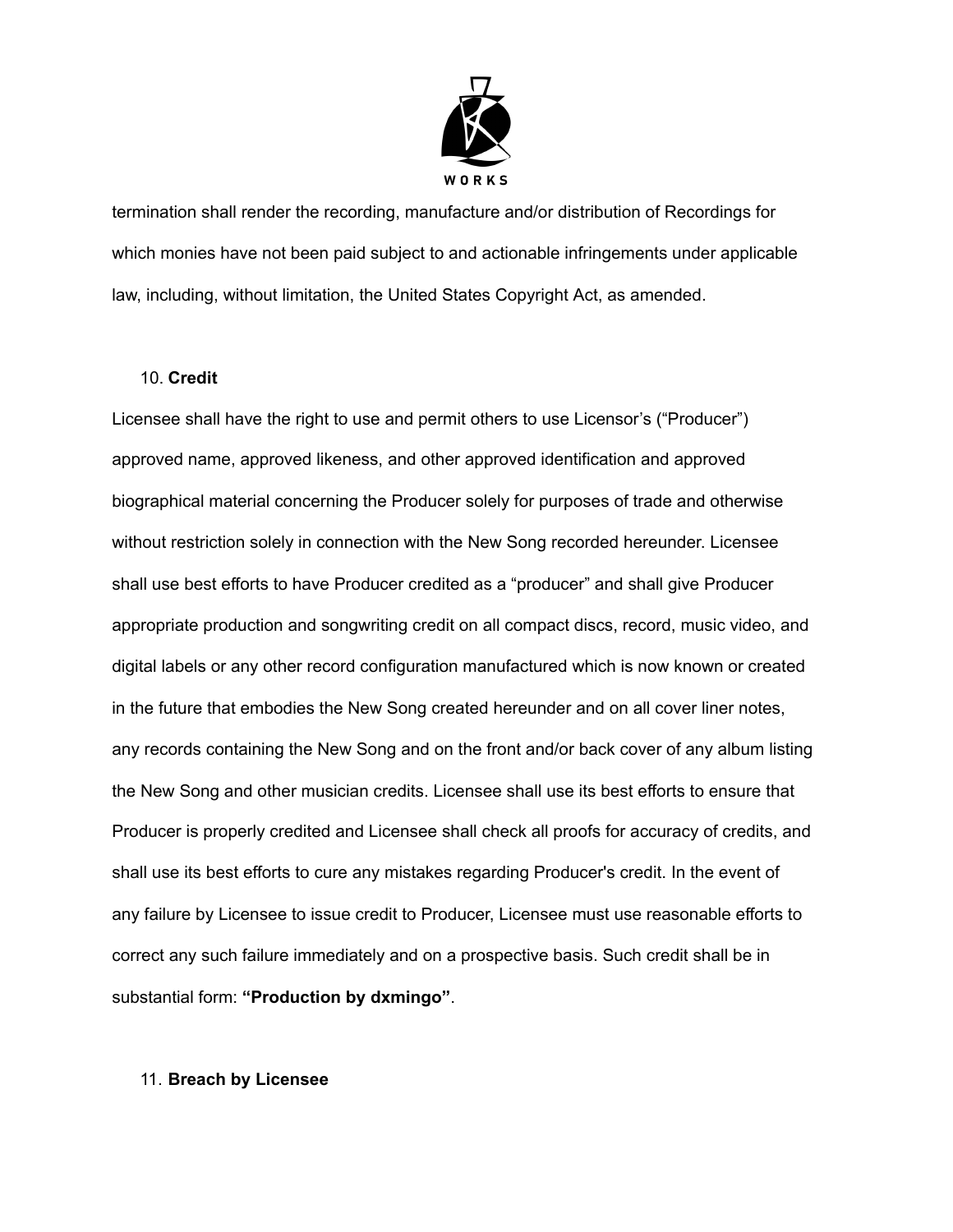

Licensee shall have five (5) business days from its receipt of written notice by Licensor and/or Licensor's authorized representative to cure any alleged breach of this Agreement by Licensee. Licensee's failure to cure the alleged breach within five (5) business days shall result in Licensee's default of its obligations, its breach of this Agreement, and at Licensor's sole discretion, the termination of Licensee's rights hereunder.

If Licensee engages in the commercial exploitation and/or sale of the Beat or New Song outside of the manner and amount expressly provided for in this Agreement, Licensee shall be liable to Licensor for monetary damages in an amount equal to any and all monies paid, collected by, or received by Licensee, or any third party on its behalf, in connection with such unauthorized commercial exploitation of the Beat and/or New Song.

Licensee recognizes and agrees that a breach or threatened breach of this Agreement by Licensee give rise to irreparable injury to Licensor, which may not be adequately compensated by damages. Accordingly, in the event of a breach or threatened breach by the Licensee of the provisions of this Agreement, Licensor may seek and shall be entitled to a temporary restraining order and preliminary injunction restraining the Licensee from violating the provisions of this Agreement. Nothing herein shall prohibit Licensor from pursuing any other available legal or equitable remedy from such breach or threatened breach, including but not limited to the recovery of damages from the Licensee. The Licensee shall be responsible for all costs, expenses or damages that Licensor incurs as a result of any violation by the Licensee of any provision of this Agreement. Licensee' obligation shall include court costs, litigation expenses, and reasonable attorneys' fees.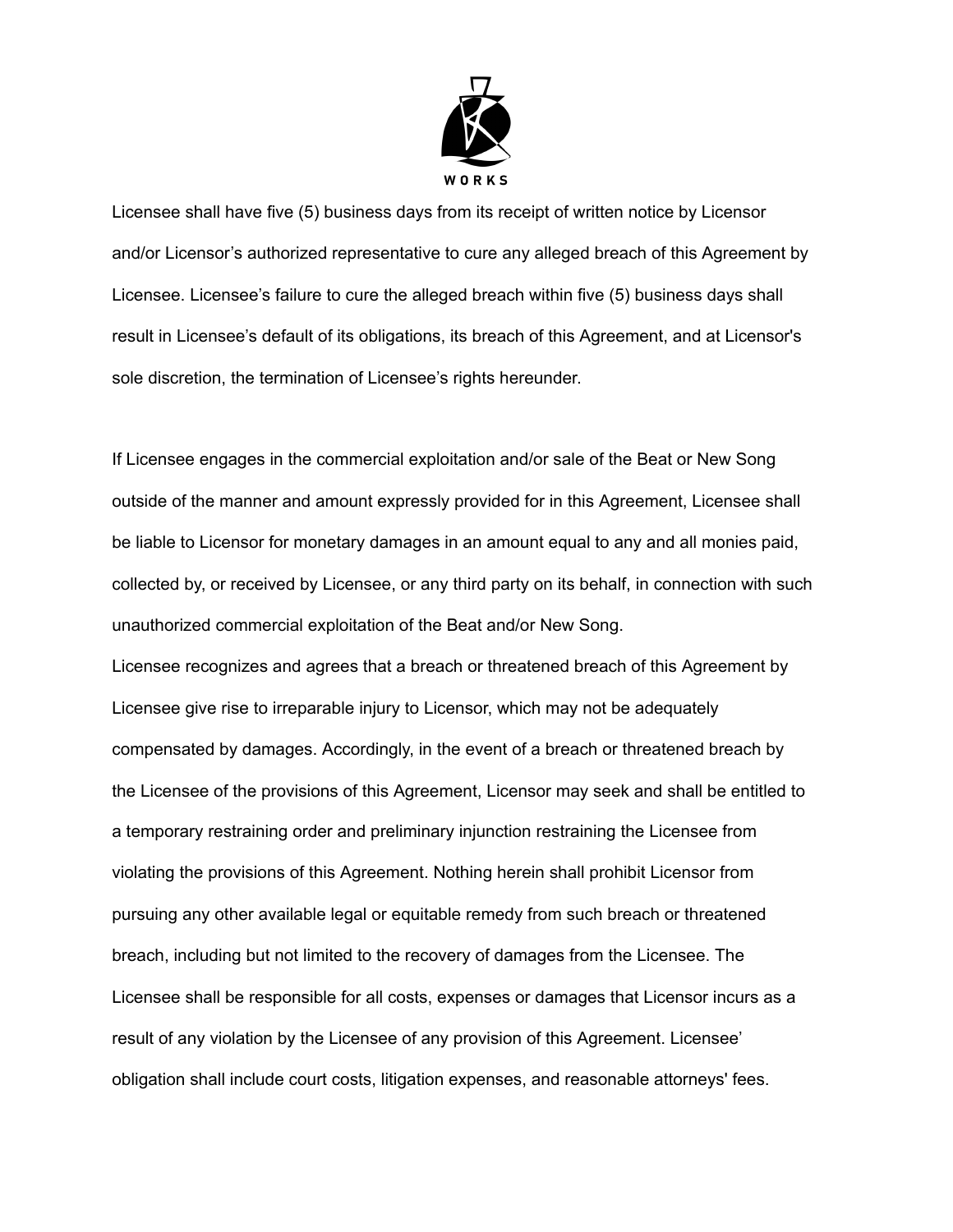

#### 12. **Warranties, Representations and Indemnification**

Licensee hereby agrees that Licensor has not made any guarantees or promises that the Beat fits the particular creative use or musical purpose intended or desired by the Licensee. The Beat, its sound recording, and the underlying musical composition embodied therein, are licensed to the Licensee "as is" without warranties of any kind or fitness for a particular purpose.

Licensor warrants and represents that he has the full right and ability to enter into this agreement, and is not under any disability, restriction, or prohibition with respect to the grant of rights hereunder. Licensor warrants that the manufacture, sale, distribution, or other exploitation of the New Song hereunder will not infringe upon or violate any common law or statutory right of any person, firm, or corporation; including, without limitation, contractual rights, copyrights, and right(s) of privacy and publicity and will not constitute libel and/or slander.

Licensee warrants that the manufacture, sale, distribution, or other exploitation of the New Song hereunder will not infringe upon or violate any common law or statutory right of any person, firm, or corporation; including, without limitation, contractual rights, copyrights, and rights of privacy and publicity and will not constitute libel and/or slander. The foregoing notwithstanding, Licensor undertakes no responsibility whatsoever as to any elements added to the New Song by Licensee, and Licensee indemnifies and holds Licensor harmless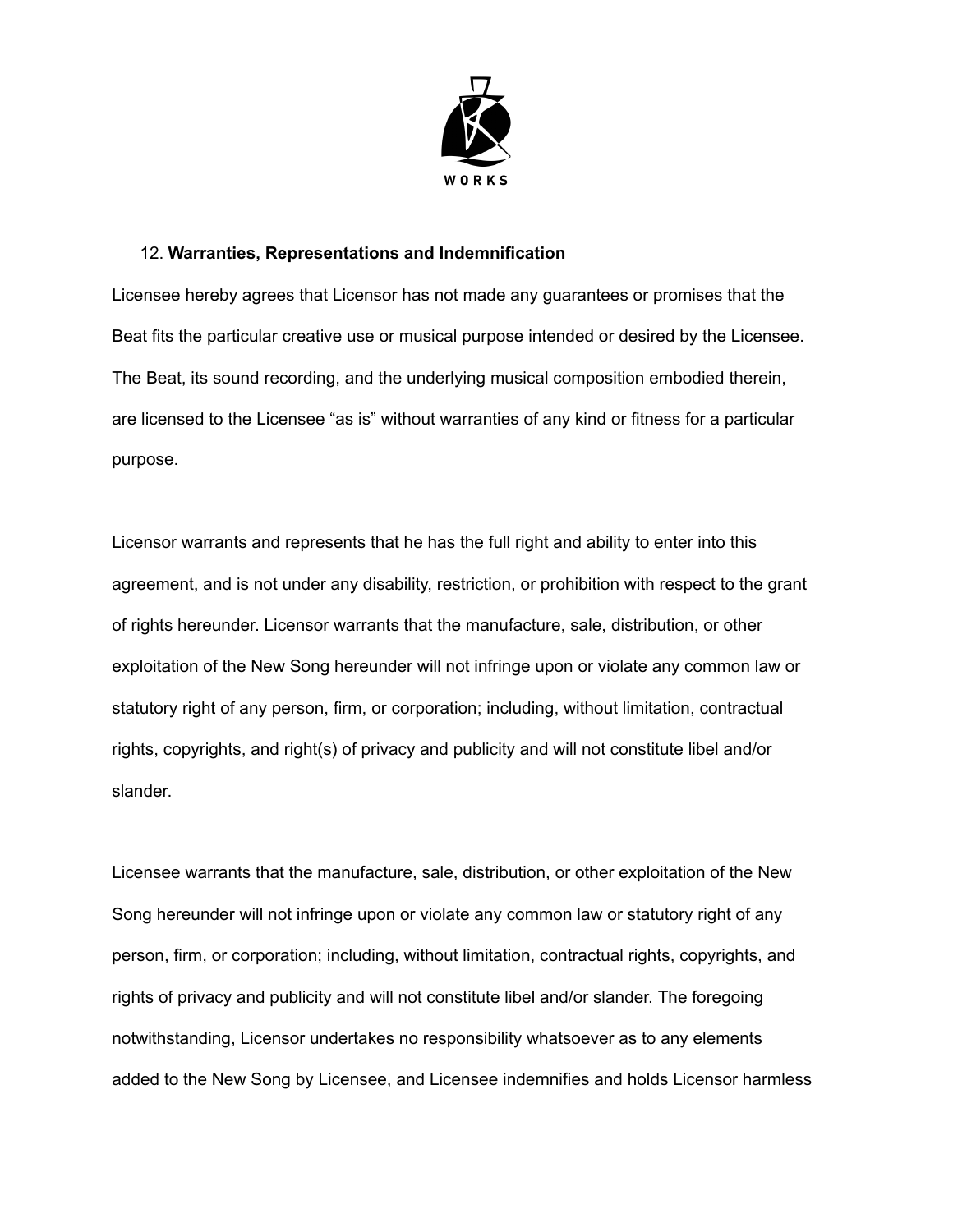

for any such elements.

Licensor warrants that he did not "sample" (as that term is commonly understood in the recording industry) any copyrighted material or sound recordings belonging to any other person, firm, or corporation (hereinafter referred to as "Owner") without first having notified Licensee. Licensee shall have no obligation to approve the use of any sample thereof; however, if approved, any payment in connection therewith, including any associated legal clearance costs, shall be borne by Licensee. Knowledge by Licensee that "samples" were used by Licensor which were not affirmatively disclosed by Licensor to Licensee shall shift, in whole or in part, the liability for infringement or violation of the rights of any third party arising from the use of any such "sample" from Licensor to Licensee.

Parties hereto shall indemnify and hold each other harmless from any and all third party claims, liabilities, costs, losses, damages or expenses as are actually incurred by the non-defaulting party and shall hold the non-defaulting party, free, safe, and harmless against and from any and all claims, suits, demands, costs, liabilities, loss, damages, judgments, recoveries, costs, and expenses; (including, without limitation, reasonable attorneys' fees), which may be made or brought, paid, or incurred by reason of any breach or claim of breach of the warranties and representations hereunder by the defaulting party, their agents, heirs, successors, assigns and employees, which have been reduced to final judgment; provided that prior to final judgment, arising out of any breach of any representations or warranties of the defaulting party contained in this agreement or any failure by defaulting party to perform